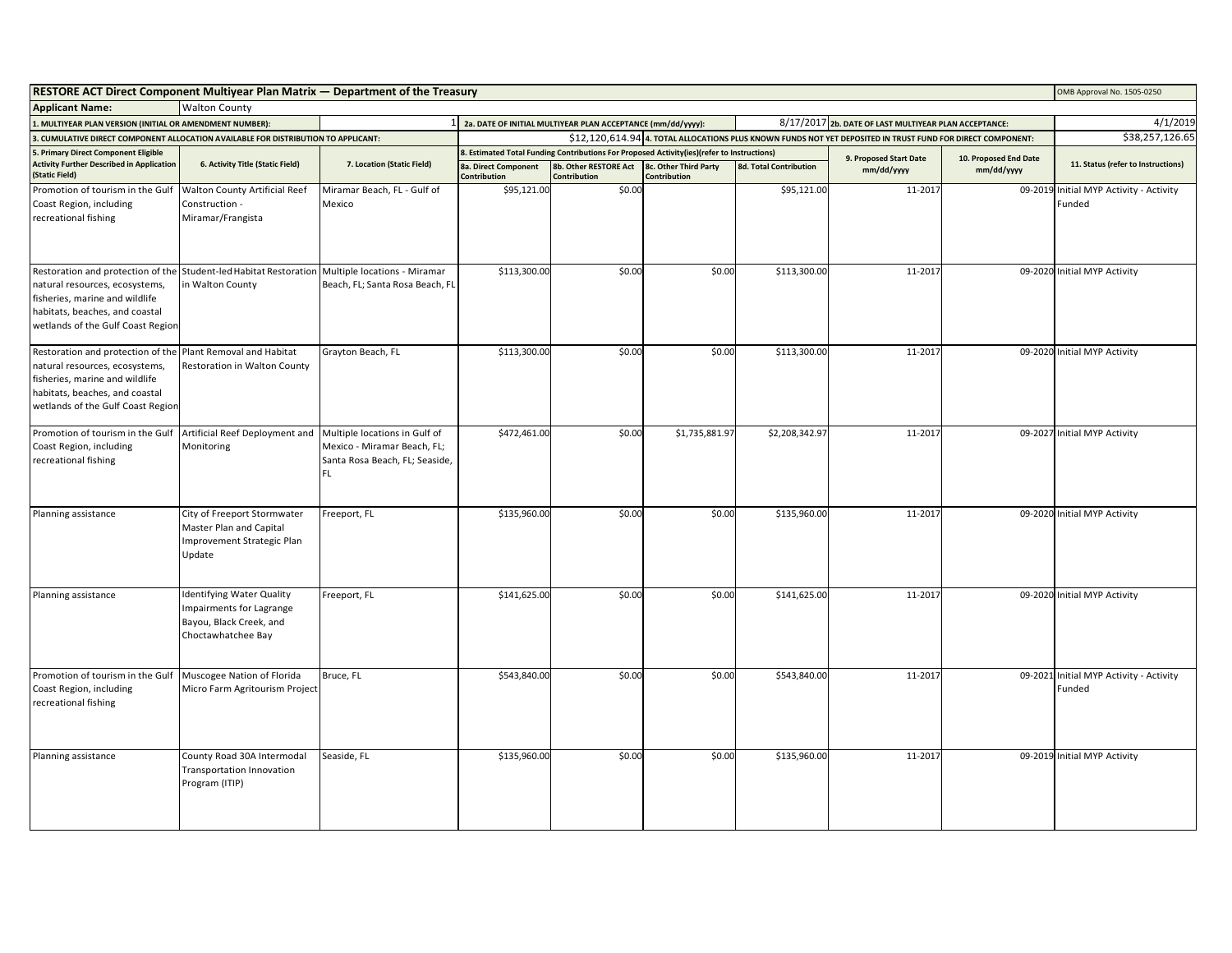| Planning assistance                                                                                                                           | Old Town Santa Rosa TMDL<br>Water Quality Restoration-<br>Phase I                                                                               | Santa Rosa Beach, FL                                            | \$594,506.37   | \$0.00 | \$0.00         | \$594,506.37   | 11-2017 | 09-2022 Initial MYP Activity - Activity<br>funded. Amendment to this<br>proposal to include planning<br>and design of Phase 1 of the<br>water restoration project. |
|-----------------------------------------------------------------------------------------------------------------------------------------------|-------------------------------------------------------------------------------------------------------------------------------------------------|-----------------------------------------------------------------|----------------|--------|----------------|----------------|---------|--------------------------------------------------------------------------------------------------------------------------------------------------------------------|
| Infrastructure projects benefitting Coastal Dune Lakes Hydrologic<br>the economy or ecological<br>resources, including port<br>infrastructure | <b>Restoration Project</b>                                                                                                                      | Multiple locations in Grayton<br>Beach, FL                      | \$1,175,396.16 | \$0.00 | \$0.00         | \$1,175,396.16 | 11-2017 | 09-2022 Initial MYP Activity - Delayed-<br><b>Updated Proposed Start Date</b><br>09-2020, End Date 09-2025                                                         |
| Coastal flood protection and<br>related infrastructure                                                                                        | Walton County Stormwater<br>Projects - Western Lake Basin,<br>Allen Loop Road, Golf Club<br>Drive, and Mack Bayou Road<br>Drainage Improvements | Multiple locations - Miramar<br>Beach, FL; Santa Rosa Beach, FL | \$1,811,926.00 | \$0.00 | \$0.00         | \$1,811,926.00 | 11-2017 | 09-2022 Initial MYP Activity -<br>1)<br>Western Lake Basin funded. 2)<br>Mack Bayou Drainage funded.                                                               |
| Coastal flood protection and<br>related infrastructure                                                                                        | Walton County Stormwater<br>Projects - Palmetto Road and<br>Bay Grove Road Drainage                                                             | Multiple locations - Freeport,<br>FL.                           | \$922,596.00   | \$0.00 | \$0.00         | \$922,596.00   | 11-2017 | 09-2022 Initial MYP Activity                                                                                                                                       |
| Planning assistance                                                                                                                           | Planning Assistance for Future<br><b>MYIP Revisions</b>                                                                                         | County-wide (Walton County,<br>FL)                              | \$215,400.00   | \$0.00 | \$0.00         | \$215,400.00   | 11-2017 | 09-2030 Initial MYP Activity - Application<br>Submitted                                                                                                            |
| Planning assistance                                                                                                                           | Sustainable Economic Matrix<br>and Master Plan                                                                                                  | Defuniak Springs, FL                                            | \$112,877.39   | \$0.00 | \$0.00         | \$112,877.39   | 06-2019 | 06-2021 Amendment - 01 - Application<br>Submitted                                                                                                                  |
| Infrastructure projects benefitting US 331 Water and Sewer<br>the economy or ecological<br>resources, including port<br>infrastructure        | Infrastructure - Phase 1                                                                                                                        | Defuniak Springs, FL                                            | \$3,018,556.92 | \$0.00 | \$1,742,407.00 | \$4,760,963.92 | 08-2019 | 04-2020 Amendment - 02 (New Project)                                                                                                                               |
| Workforce development and job<br>creation                                                                                                     | Walton Works Training Center<br>of Excellence                                                                                                   | Defuniak Springs, FL                                            | \$1,561,856.42 |        | \$4,234,367.00 | \$5,796,223.42 | 08-2019 | 07-2024 Amendment - 02 (New Project)                                                                                                                               |
|                                                                                                                                               |                                                                                                                                                 |                                                                 |                |        |                | \$0.00         |         |                                                                                                                                                                    |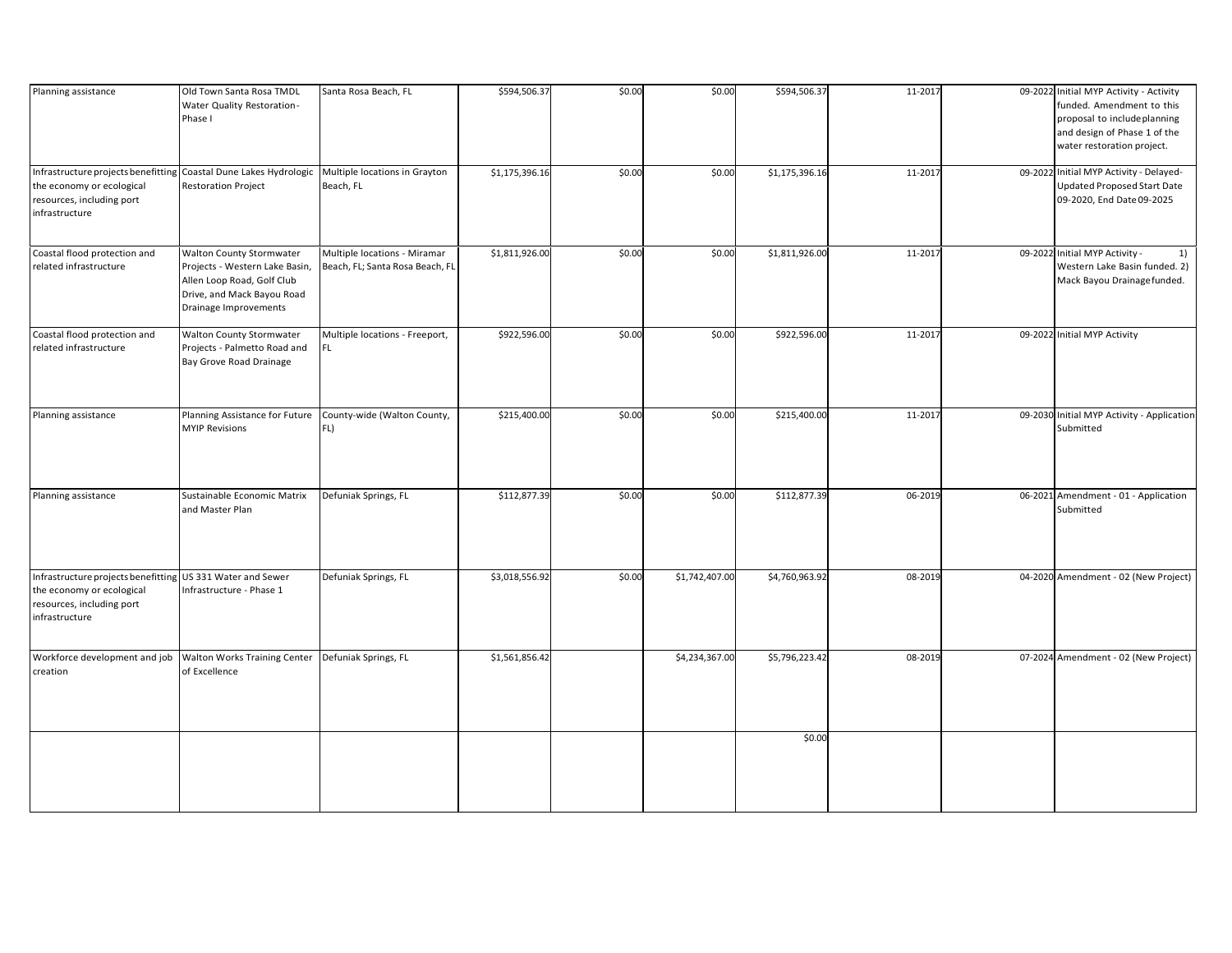|                                                                                                                                                                                                                                |                                                                                        |  |                 |        |                | \$0.00                             |                                                                                  |  |  |
|--------------------------------------------------------------------------------------------------------------------------------------------------------------------------------------------------------------------------------|----------------------------------------------------------------------------------------|--|-----------------|--------|----------------|------------------------------------|----------------------------------------------------------------------------------|--|--|
|                                                                                                                                                                                                                                |                                                                                        |  |                 |        |                | \$0.00                             |                                                                                  |  |  |
|                                                                                                                                                                                                                                | 12. ESTIMATED TOTAL FUNDING CONTRIBUTIONS FOR ACTIVITY(IES) (refer to<br>Instructions) |  | \$11,164,682.26 | \$0.00 | \$7,712,655.97 | \$18,877,338.23 estimated funding. | Please note: Grant awards may reflect non-material changes in proposed dates and |  |  |
| According to the Paperwork Reduction Actof 1995, no persons are required to respond to a collection of information unless it displays a valid OMB control number. The valid OMB control number for this information collection |                                                                                        |  |                 |        |                |                                    |                                                                                  |  |  |

According to the Paperwork Reduction Act of 1995, no persons are required to respond to a collection of information unless it displays a valid OMB control number. The valid OMB control number for mis information collection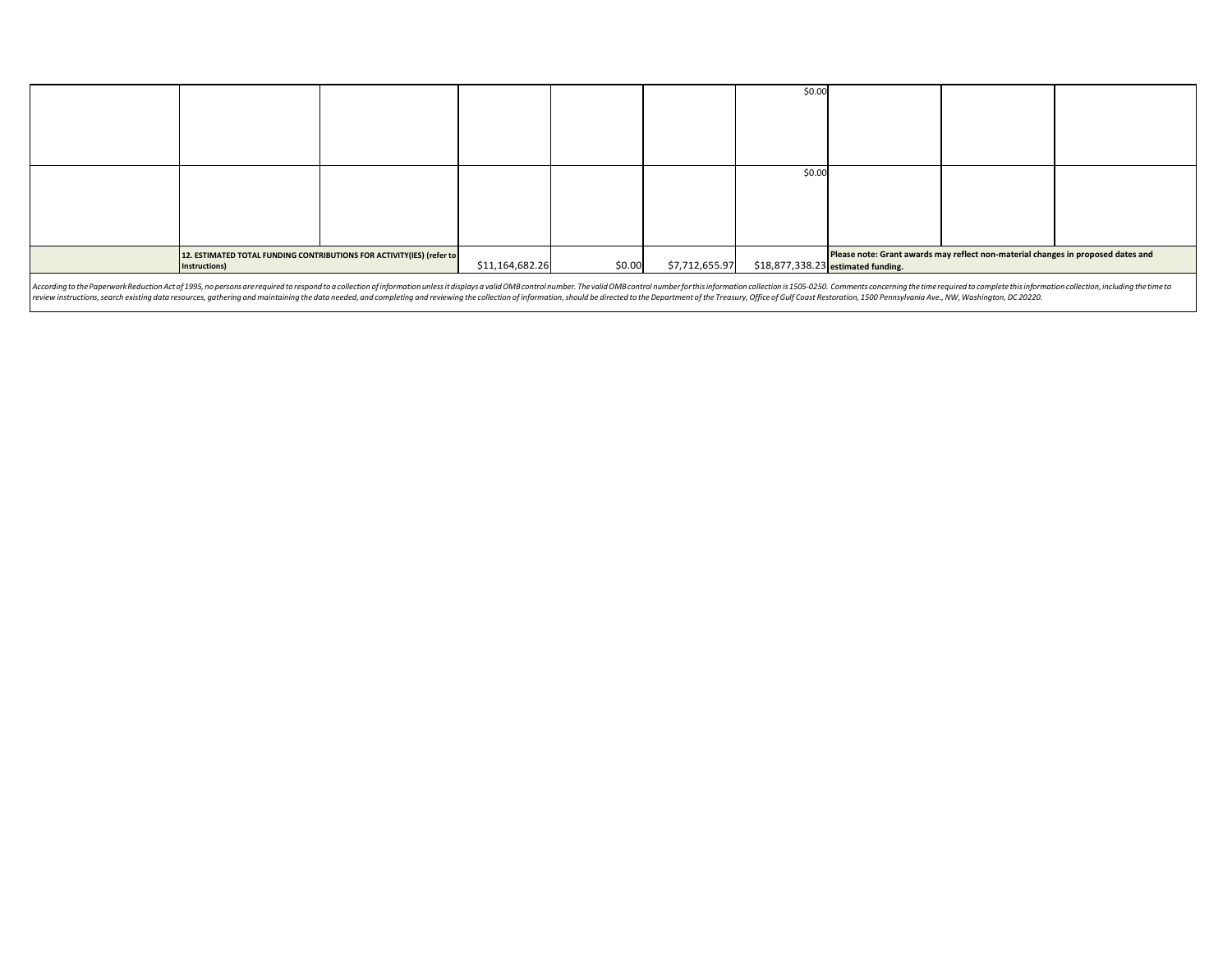## **RESTORE ACT Direct Component Multiyear Plan Narrative**

### **Department of the Treasury**

OMB Approval No. 1505-0250

 **Plan. For amendments, include only new and/or materially modified activities. Directions: Use this form for the Initial Multiyear Plan and any subsequent amendments to an accepted Multiyear** 

| Multiyear Plan Version (Initial or Amendment Number): | Amendment - 02 |
|-------------------------------------------------------|----------------|
| Date of Initial Multiyear Plan Acceptance:            | 8/17/2017      |
| Date of Last Multiyear Plan Acceptance:               | 4/01/2019      |

| Eligible Applicant Name:                                                                                                   | <b>Walton County</b>       |  |  |  |  |
|----------------------------------------------------------------------------------------------------------------------------|----------------------------|--|--|--|--|
| Name and Contact Information of the Person to be contacted (POC) on matters concerning this Multiyear Implementation Plan: |                            |  |  |  |  |
| POC Name:                                                                                                                  | Melinda Gates              |  |  |  |  |
| POC Title:                                                                                                                 | Coastal Resource Liaison   |  |  |  |  |
| POC Email:                                                                                                                 | gatmelinda@co.walton.fl.us |  |  |  |  |
| POC Phone:                                                                                                                 | (850) 892-8108             |  |  |  |  |

#### NARRATIVE DESCRIPTION:

1. A description of each activity, including the need, purpose, objective(s), milestones and location. Include map showing the location of each activity.

The initial Walton County Multi-Year Plan was accepted by the Department of Treasury on August 17, 2017. Amendment 01 of the original MYP was amended and accepted by the Department of Treasury on April 1, 2019. Walton County is requesting to amend the MYP for a second time to include two (2) new projects. Project No. 15 is an infrastructure project benefiting the economy, called US 331 Water and Sewer Infrastructure – Phase 1. The total estimated funds that will be requested for this project is \$3,018,556.92. Project No. 16 is a workforce development project, called Walton Works Training Center of Excellence. The total estimated funds that will be requested for this project is \$1,561,856.42.

 According to the Paperwork Reduction Act of 1995, no persons are required to respond to a collection of information unless it displays a valid OMB control number. The valid OMB control number for this information collection is 1505-0250. Comments concerning the time required to complete this information collection, including the be directed to the Department of the Treasury, Office of Gulf Coast Restoration, 1500 Pennsylvania Ave., NW, Washington, DC 20220. time to review instructions, search existing data resources, gathering and maintaining the data needed, and completing and reviewing the collection of information, should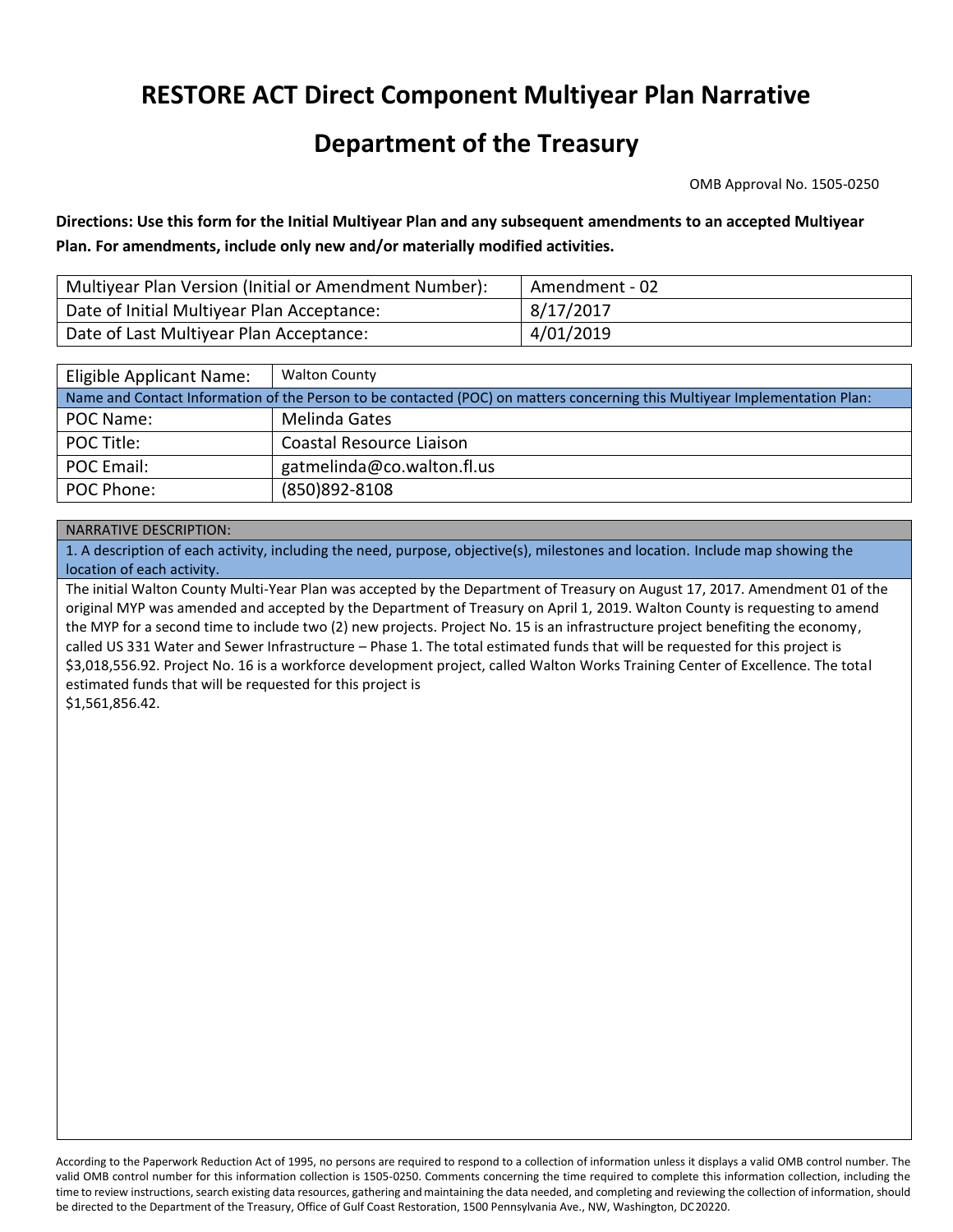### **Project 15: US 331 Water and Sewer Infrastructure – Phase 1**

#### A. Description:

 lane divided highway from Interstate 10 to US Highway 98, approximately 23 miles. This expansion is expected to aide in the US Highway 331 is the primary north-south arterial highway in Walton County that connects Alabama with the Beaches of South Walton. Recently, Highway 331 was under construction to increase the capacity with the addition of travel lanes to make it a 4 commercial and industrial development expansion along this corridor. The proposed project will provide the much needed water and sewer infrastructure along US Highway 331 south of Defuniak Springs, which will allow business to relocate to this area.

B. Eligible Activity: Infrastructure projects benefiting the economy

#### C. Need:

Walton County is one of the eight Northwest Florida Counties disproportionately affected by the Deepwater Horizon Oil Spill. As reported by the Haas Center for Business Research and Economic Development, the economic impact associated with the Deepwater Horizon Oil Spill had a rippling affect to the local economy. In Walton County, twenty-five percent of employment is directly associated with the Tourism Industry, however, because of the tourism down turn during the oil spill, other economic drivers were also impacted including retail and construction. It is Walton County's desire to grow a vibrant and sustainable economy for all of Walton County that creates nationally and globally competitive advantages for the development of key industry clusters, increases the income and prosperity of workers and families, ensures healthy communities and a vibrant quality of life, and preserves the natural beauty and resources in the area. Through public-private partnerships, Walton County intends to construct the infrastructure needed to improve the diversity of economic drivers in the area. Private businesses will be able to set up shop and createjobs.

#### A. Purpose:

The purpose of this project is to provide water and sewer infrastructure in a rural area of Walton County to increase the potential for economic development in rural areas of Walton County, Florida.

#### B. Objective:

The objective of this project is to create a shovel ready project by providing planning, design, and permitting for water and sewer infrastructure along the US Highway 331 south of the City of Defuniak Springs in Walton County, Florida. This project will ultimately provide the much needed infrastructure within a rural area of Walton County, allowing for much needed economic growth and diversity.

F. Milestones: Advertise RFP Select Contractor Complete Design and Permitting Start Construction End Construction Documentation of Success

G. Location:

This project is located along US 331 south of Defuniak Springs, Florida in Walton County, Florida, which is in the Gulf Coast region.

#### H. Total Funding Sources:

 of the project. \$1,742,407.00 is anticipated to come from TRIUMPH Gulf Coast, Inc. funding for the remaining construction phase of Direct Component Contribution: \$3,018,556.92 for design, permitting, engineering, portion of construction and administrative cost the project.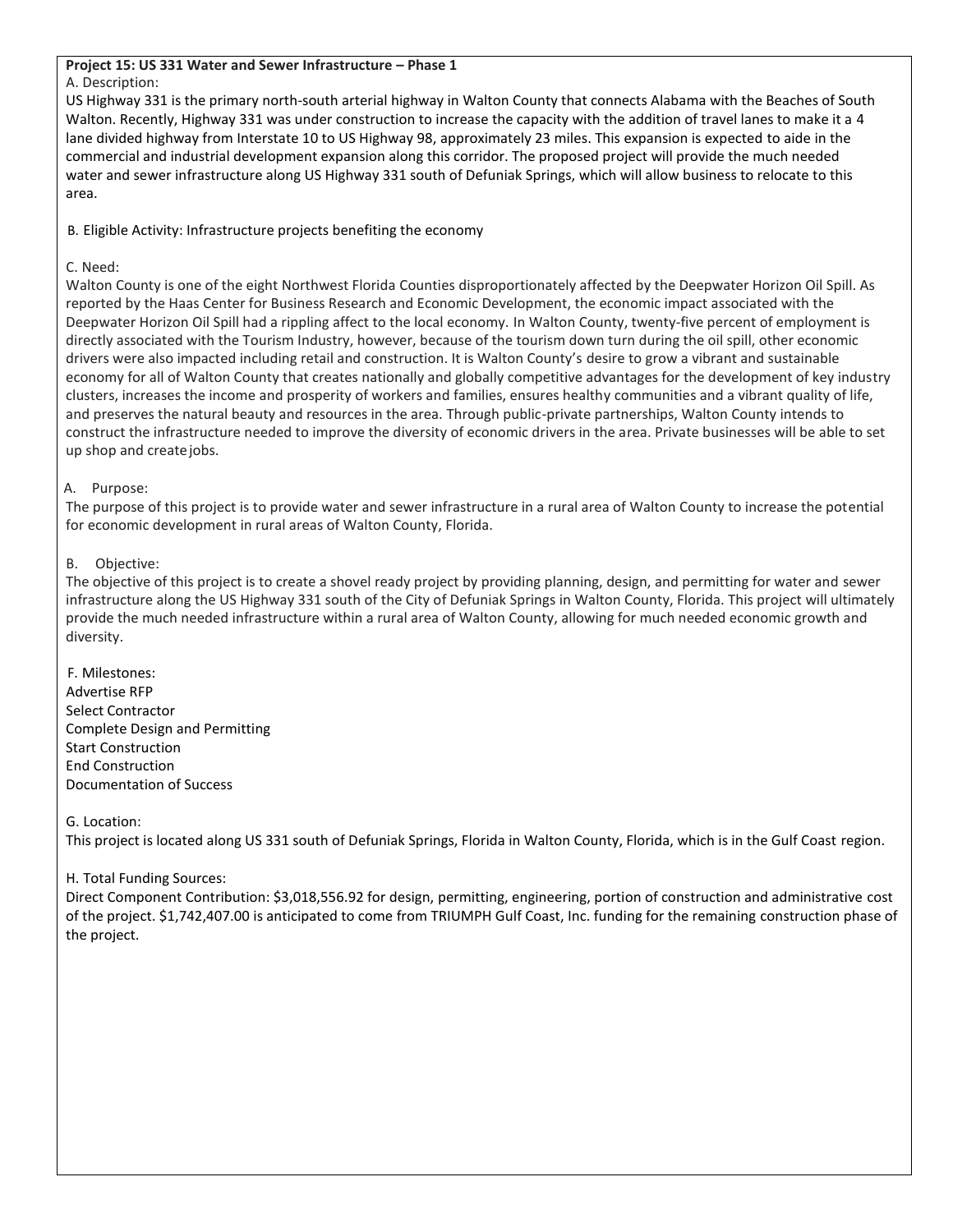#### **Project 16: Walton Works Training Center of Excellence**

#### A. Description:

The Northwest Florida State College is proposing to stimulate economic growth with workforce development and job creation by expanding the skilled talent pool for the targeted industries of: Aerospace & Defense; Architecture and Construction; Law, Public Safety, Corrections, & Security; and Cybersecurity. On the Northwest Florida State College's Chautauqua Center campus located in DeFuniak Springs, the Walton Works Training Center of Excellence will provide access to workforce programs that produce industryrecognized credentials not currently available in Walton County. The new programs will include: Industrial Trades, Law Enforcement, Emergency Medical Technician, Fire Science, Cybersecurity, and Unmanned Vehicle Systems Operations.

B. Eligible Activity: Workforce development and job creation

#### C. Need:

The unemployment rate in Walton County has experienced major fluctuations throughout the years. For example, in 2006 the unemployment rate was approximately 2%, in 2010 it increased to 11%, and now in 2018, the unemployment rate is approximately 3%. The need to diversify the economy in Walton County is needed to prevent extreme unemployment fluctuations. By making skill based training centers locally available, individuals can obtain the skills needed to be competitive in the demand-driven workforce.

#### D. Purpose:

 The purpose of this project is to design and implement a workforce development program that is focused on targeted industries have transferable skills to the Manufacturing sector. of: Aerospace & Defense; Architecture and Construction; Law, Public Safety, Corrections, & Security; and Cybersecurity that will

#### E. Objective:

The objective of this proposed project is to design and administer a workforce development program that addresses unmet needs relative to the emerging Aerospace & Defense; Architecture and Construction; Law, Public Safety, Corrections, & Security; and Cybersecurity sectors. The proposed program will be designed to foster workforce development.

#### F. Milestone:

Sign Sub-recipient agreement Year 1 & 2 Facility Construction and Program Development Year 3 Program Implementation Year 4 Program Implementation Year 5 Program Implementation Program Monitoring Documentation of Success

G. Location:

Defuniak Springs, FL in Walton County, Florida in the Gulf Coast region.

#### H. Total Funding Source:

 and \$2,762,716.00 is anticipated to come from TRIUMPH Gulf Coast, Inc. funding will be used to construct the facility and Direct Component Contribution: \$1,561,856.42 to purchase equipment associated with the development of a training center of excellence in Walton County and administrative cost. \$1,470,651 which will come from the Northwest Florida State College budget operational costs.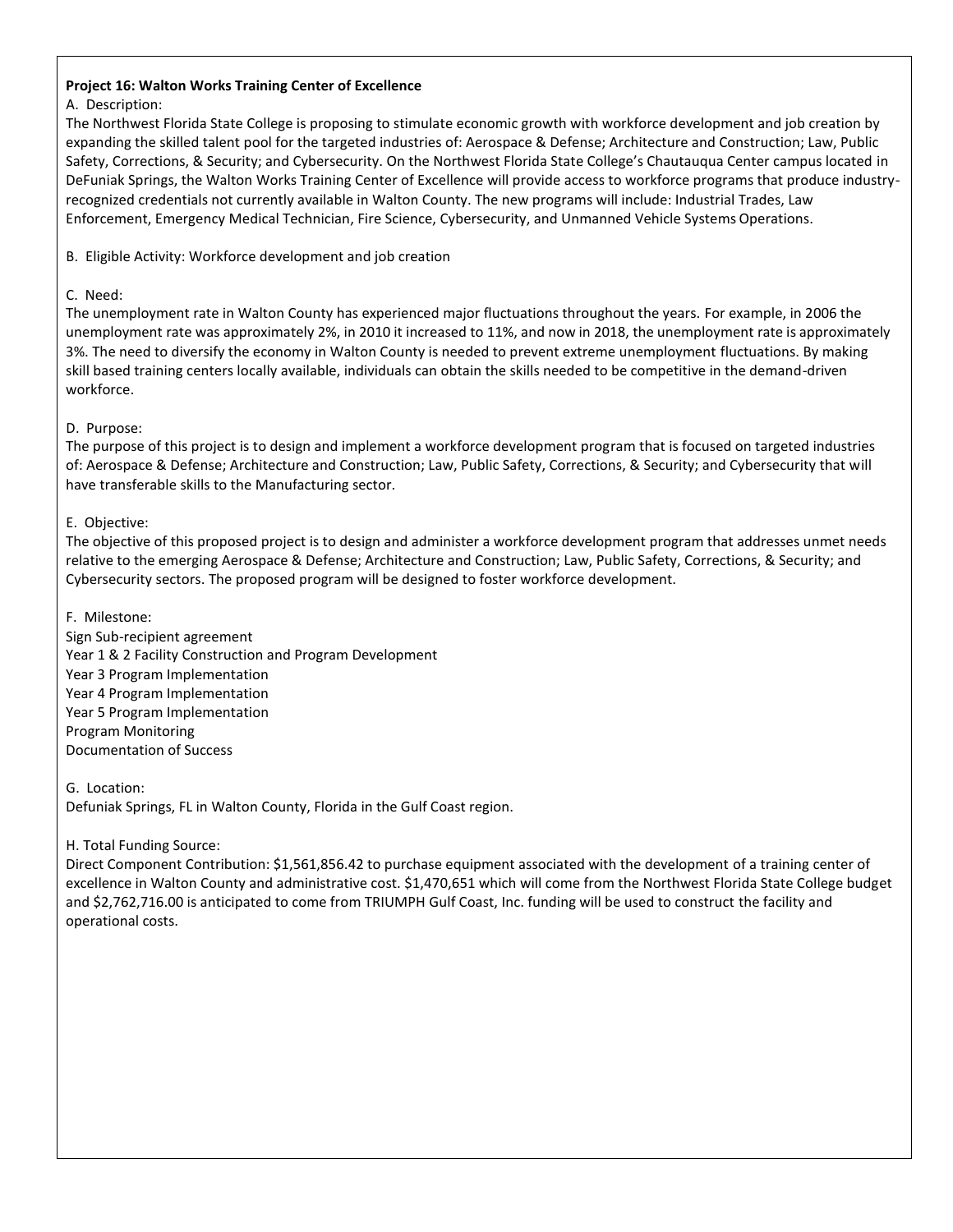2. How the applicant made the multiyear plan available for 45 days for public review and comment, in a manner calculated to obtain broad-based participation from individuals, businesses, Indian tribes, and non-profit organizations, such as through public meetings, presentations in languages other than English, and postings on the Internet. The applicant will need to submit documentation (e.g., a copy of public notices) to demonstrate that it made its multiyear plan available to the public for at least 45 days. In addition, describe how each activity in the multiyear plan was approved after consideration of all meaningful input from the public and submit documentation (e.g., a letter from the applicant's leadership approving submission of the multiyear plan to Treasury or a resolution approving the applicant's multiyear plan).

Each activity in the plan was adopted after consideration of all meaningful input from the public. The County made the plan available on their website (and in person via hard copy) for 45 days and advertised the availability of the plan in the local newspaper. Over the last six years, the County has held dozens of public meetings, and established a Local Restore Committee. Through these efforts, the County has developed broad based participation in this process as evidenced by attendance at public meetings and the call for project response. Individuals, non-profits, businesses, and Indian tribes were all involved in the process and submitted project proposals to the County.

The County held public meetings throughout the Springs of 2018 to rank several projects. The US 331 Water and Sewer project was identified as a high priority project to be submitted to the Walton County BCC for consideration. On June 12, 2018, the Walton County Board of County Commissioners approved the US 331 Water and Sewer Project. June 12, 2018 meeting minutes can be found at: [https://walton.legistar.com/View.ashx?M=M&ID=579373&GUID=838DFD9C-4EE8-400C-8E37-3B4148B0712E. O](https://walton.legistar.com/View.ashx?M=M&ID=579373&GUID=838DFD9C-4EE8-400C-8E37-3B4148B0712E)n March 26, 2019, a modified version of the US 331 Water and Sewer project was presented to the Walton County Board of County Commissioners. The Walton County Board of County Commissioners approved the modification of US 331 Water and Sewer project to be submitted in the MYP Amendment. The modified project reduced the funding request and changed the scope of work from just planning assistance to planning assistance and construction. The March 26, 2019 meeting minutes can be found at: [https://walton.legistar.com/View.ashx?M=M&ID=653409&GUID=6CC0A2FC-9D4E-4DF4-9CE7-0A26504EA868.](https://walton.legistar.com/View.ashx?M=M&ID=653409&GUID=6CC0A2FC-9D4E-4DF4-9CE7-0A26504EA868) 

On February 26, 2019, the Walton Works Training Center was presented to the public and the Board of County Commissioners. During this meeting, the Walton County Board of County Commissioners approved the addition of the Walton Works Training Center of Excellence project. The February 26, 2019 meeting minutes can be found at: [https://walton.legistar.com/View.ashx?M=M&ID=653406&GUID=C0911253-4BF6-4337-8622-BF7C28086681 .](https://walton.legistar.com/View.ashx?M=M&ID=653406&GUID=C0911253-4BF6-4337-8622-BF7C28086681) No public comments were received.

website and hard copies were made available upon request at the County's Administration Office (76 North 6<sup>th</sup> Street, Defuniak On April 24, 2019, the County started the 45-day Public Notice period. The Multi-year Plan was made available on the County Springs, FL 32433) and the Walton County Public Works Office (117 Montgomery Circle, Defuniak Springs, FL 32435). Walton County also held a public meeting specifically to solicit comments on the two (2) new proposed projects on May 22, 2019. The public comment period ended on June 8, 2019. No public comments were received.

Project 15: US 331 Water/Sewer – Phase 1

Project 16: Walton Works Training Center of Excellence

3. How each activity included in the applicant's multiyear plan narrative meets all the requirements under the RESTORE Act, including a description of how each activity is eligible for funding based on the geographic location of each activity and how each activity qualifies for at least one of the eligible activities under the RESTORE Act.

The following described activities included in the multiyear plan matrix are eligible for funding under the RESTORE Act. Each activity in the Plan was adopted after consideration of meaningful input from the public.

#### **Project 15: US 331 Water/Sewer – Phase 1**

- A. Primary Eligible Activity: Infrastructure projects benefiting the economy or ecological resources, including port infrastructure by the installation of water and sewer infrastructure for the purpose of economic development growth.
- B. Geographic Eligibility: The project will occur south of Defuniak Springs in Walton County, Florida, in the GulfCoast region

#### **Project 16: Walton Works Training Center of Excellence**

- A. Primary Eligible Activity: Workforce development and job creation by creating a Training Center of Excellence for the purpose of providing job skill sets for the job demand in Walton County area.
- B. Geographic Eligibility: The project will occur in the Defuniak Springs area of Walton County, Florida, in the Gulf Coast region.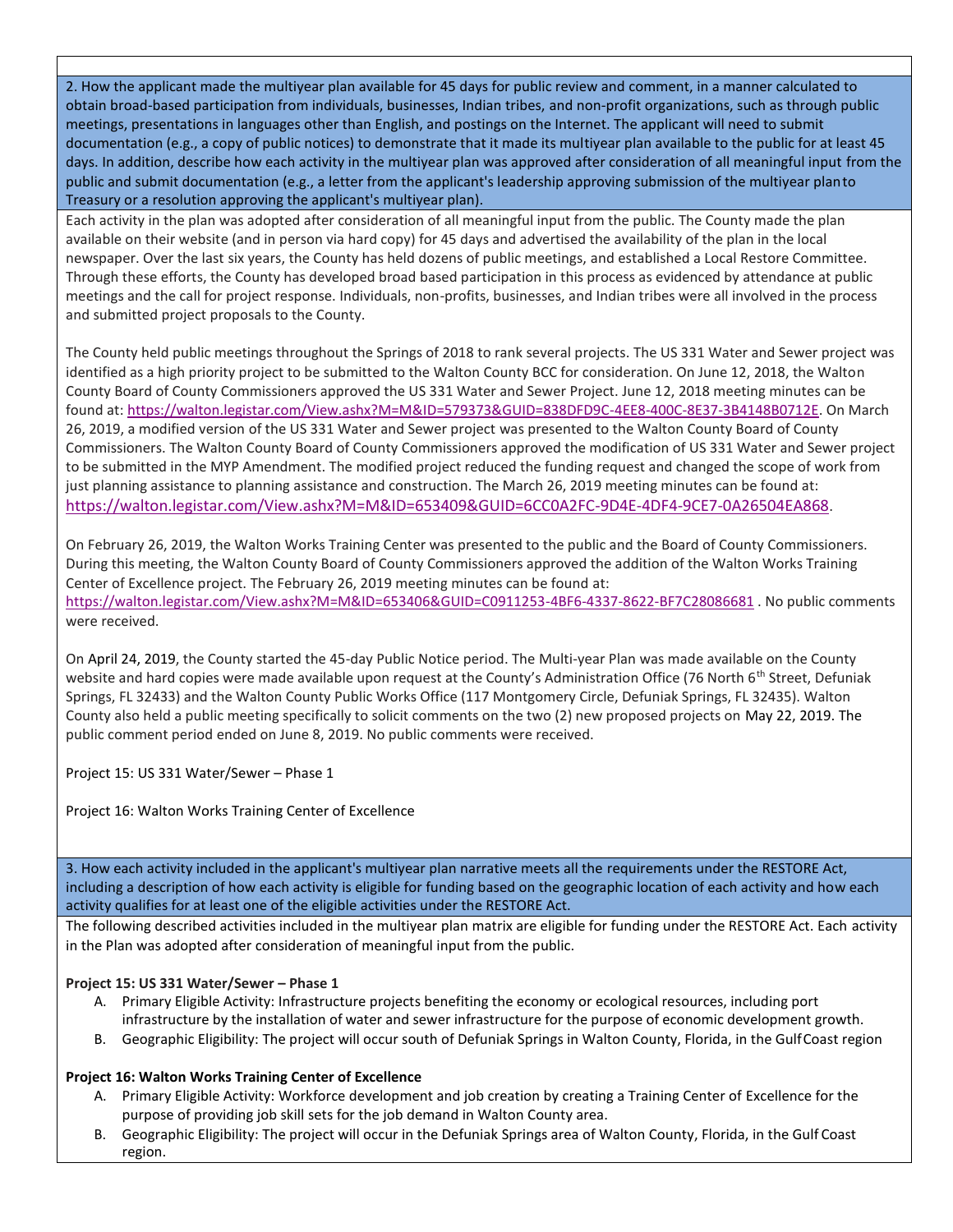4. Criteria the applicant will use to evaluate the success of the activities included in the multiyear plan narrative in helping to restore and protect the Gulf Coast Region impacted by the Deepwater Horizon oil spill.

#### **Project 15: US 331 Water/Sewer – Phase 1**

.

The success of this project will be evaluated by the installation of water and sewer infrastructure for the purpose of economic development south of Defuniak Springs area.

#### **Project 16: Walton Works Training Center of Excellence**

The success of this project will be evaluated by student enrollment and matriculation, as well as post-training job placement and entrepreneurship.

#### 5. How the activities included in the multiyear plan narrative were prioritized and list the criteria used to establish the priorities. Criteria Used to Establish Multi-Year Plan Priorities:

In April 2013, Walton County began developing guidelines for use of Direct Component funds. At the May 14, 2013 BCC meeting, a set of specific evaluation criteria was discussed and adopted. At the May 22, 2013 LRC meeting, an evaluation and criteria subcommittee was formed and subsequently held ten (10) meetings over the next 18 months. On May 28, 2013, Walton County adopted Resolution 2013-25 to ratify the guidance and to ratify the Local RESTORE Committee (LRC) in order to engage citizen input throughout the MYIP process. Eleven members were appointed to the LRC representing a set of diverse interests including environmental, economic development, coastal restoration/management, business, tourism, fishing, health/human services, community leaders, education, and arts/culture. Also at the May 28, 2013 BCC meeting, the BCC assigned percentage values based on importance to each of the eligible activity categories provided in the RESTORE Act plus the following factors developed by the LRC subcommittee:

- **A.** Area of impact;
- **B.** Economic benefit;
- **C.** Environmental benefit;
- **D.** Ability to leverage other funding sources;
- **E.** Long term implications (value and cost);
- **F.** Shovel readiness;
- **G.** Comprehensive Plan projects;
- **H.** Comprehensive Plan compliance;
- **I.** Capital Improvement Plan projects; and
- **J.** Funding amount requested.

On February 11, 2015, the LRC approved the final draft RESTORE Act Project Funding Application and the final draft RESTORE Evaluation Matrix. On February 24, 2015, the BCC reviewed and approved the final RESTORE Act Project Funding Application and final RESTORE Evaluation Matrix. On June 3, 2015, the LRC voted to approve the utilization of a Feasibility Review Panel made up of County staff, which would provide technical and compliance reports to the LRC on each project. At this meeting, the LRC also set the date for the project submission period and decided it would be open for a period of 121 days. Ultimately the LRC and the BOCC settled on a total scoring regime that included an application score, allowable use score, and project type score. The adopted RESTORE Act Scoring Criteria, Guidelines, and Evaluation Matrix can be found on the Walton County website (http://www.co.walton.fl.us/DocumentCenter/).

How the Activities included in the Multiyear Plan Matrix were prioritized: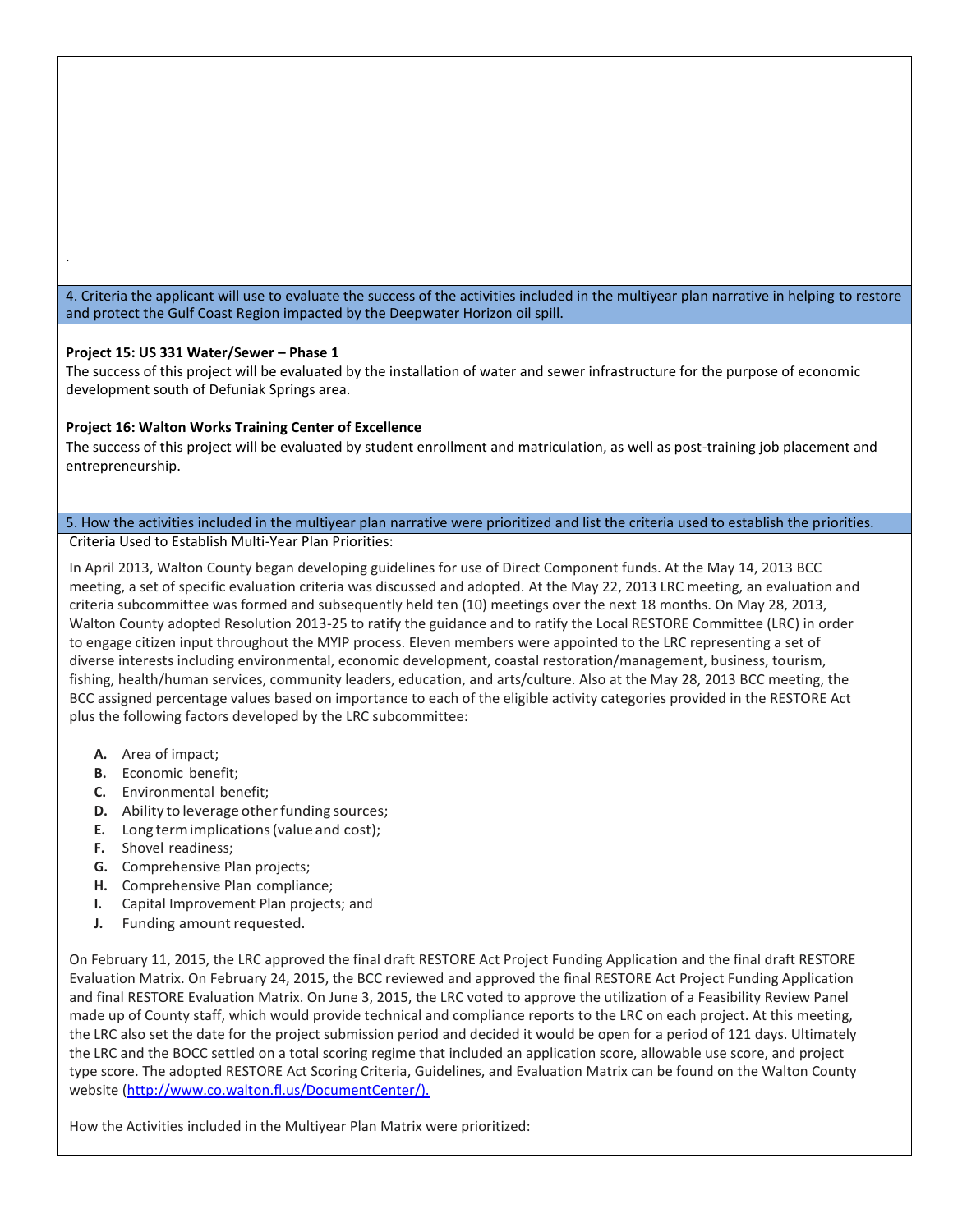The two (2) new projects added through this MYP Amendment are TRIUMPH Gulf Coast, Inc. companion projects. These projects were identified by the Walton County Board of County Commissioners as priorities for economic development in Walton County.

#### Project 15: US 331 Water and Sewer – Phase 1

 partial construction of the project. The remaining portion of the construction dollars is proposed to come from the TRIUMPH Gulf Coast, Inc. funding. An additional \$18,556.92 was added to the total cost to account for administrative costs associated with the On June 12, 2018, the Board of County Commissioners identified US 331 Water/Sewer as their number one priority for economic development in Walton County. The original project was reviewed before the Local RESTORE Act Committee prior to June 12, 2018. It was determined that the original project proposed for US 331 Water/Sewer needed to be broken down into phases to help with funding the construction of the project. On March 26, 2019, the Walton County Economic Development Alliance submitted to the Walton County BCC a modified version of the original US 331 Water/Sewer project, which is identified as Project 15 (US 331 Water/Sewer – Phase 1). The Walton County BCC approved the project proposal modification and requested staff to move forward with pursuing \$3,000,000.00 of RESTORE Direct Component funding for the planning, design, and permitting and proposed project.

#### Project 16: Walton Works Training Center of Excellence

On February 26, 2019, the Northwest Florida State College presented to the Walton County Board of County Commissioners in a public meeting an economic development project that they developed referred to as Walton Works Training Center of Excellence. The College was soliciting funding from sources including Walton County, TRIUMPH Gulf Coast, Inc. and funding directly from the College. The Walton County BCC approved to partner with the College on this project by committing \$1,500,000.00 of RESTORE Direct Component funding to the Workforce Development/Job Creation Project. An additional \$61,856.42 was added to the total cost to account for administrative costs associated with the proposed project.

The MYP Amendment Walton County provided for public review included two (2) new projects. During the public review timeframe, Walton County held a public meeting with the Local RESTORE Act Committee to specifically solicit comments. No public comments were received.

6. If applicable, describe the amount and current status of funding from other sources (e.g., other RESTORE Act contribution, other third party contribution) and provide a description of the specific portion of the project to be funded by the RESTORE Act Direct Component.

#### **Project 15: US 331 Water/Sewer – Phase 1**

Project 15 is a companion project with TRIUMPH Gulf Coast, Inc. funds granted to Walton County to supplement the cost of the construction of the water and sewer infrastructure. \$3,018,556.92 will be utilized from RESTORE Direct Component funding for planning and design, engineering cost, partial construction cost and administrative costs. \$1,742,407.00 will be utilized from TRIUMPH Gulf Coast, Inc. to supplement the material and installation of the water and sewer infrastructure. All project activities requiring procurement will comply with 2 CFR 200 regulations and Walton County Policies and Procedures.

#### **Project 16: Walton Works Training Center of Excellence**

Project 16 is a companion project with TRIUMPH Gulf Coast, Inc. funds granted to Walton County and Northwest Florida State College funds to supplement the implementation costs of the program. \$1,561,856.42 will be utilized from RESTORE Direct Component funding for purchasing equipment for the proposed project and administrative costs. \$2,762,716.00 will be utilized from TRIUMPH Gulf Coast, Inc. for construction and program implementation. \$1,470,651.00 will be utilized from Northwest Florida State College funds to supplement program implementation. All project activities requiring procurement will comply with 2 CFR 200 regulations and Walton County Policies and Procedures.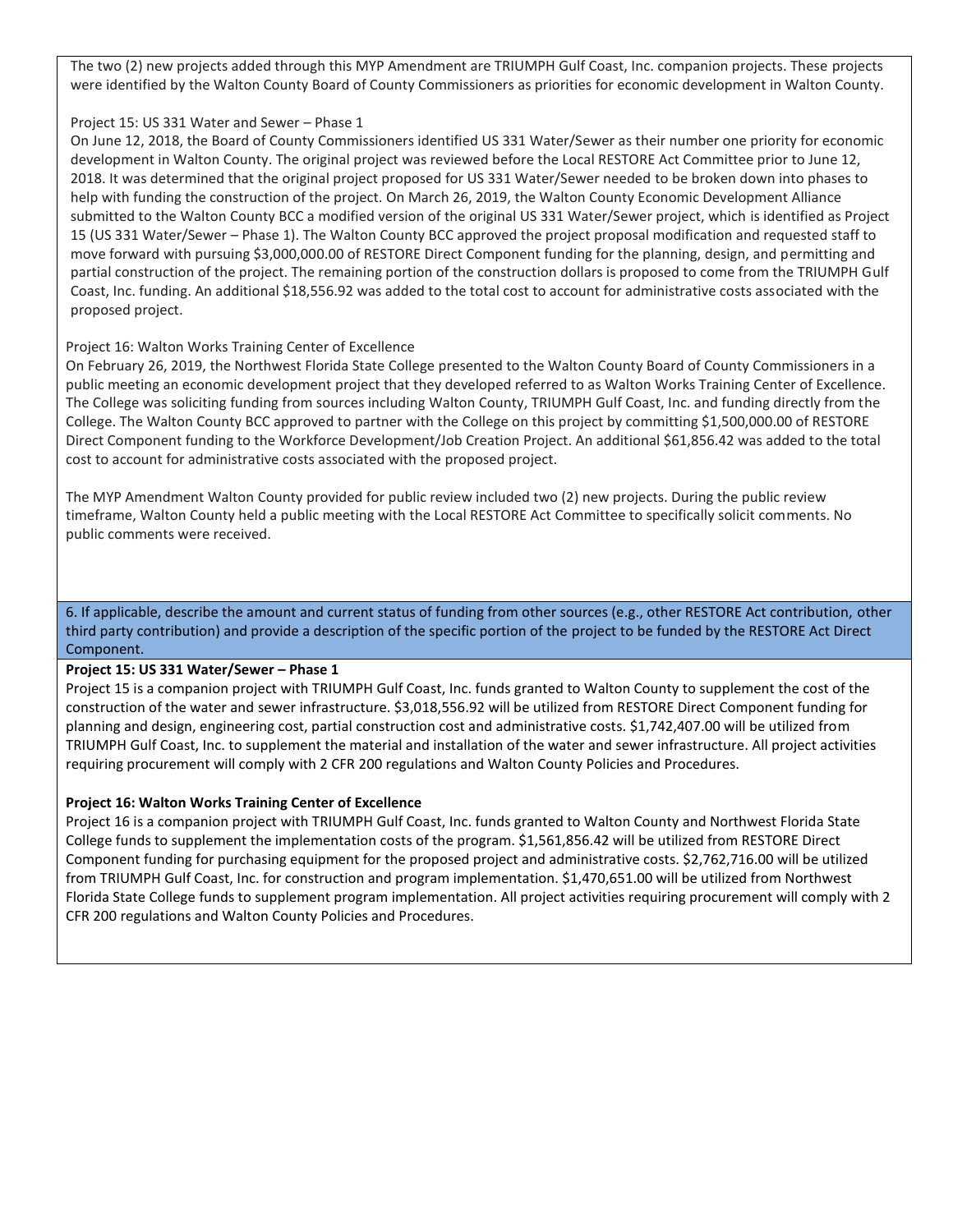# **Walton County RESTORE MYP Project Locations**